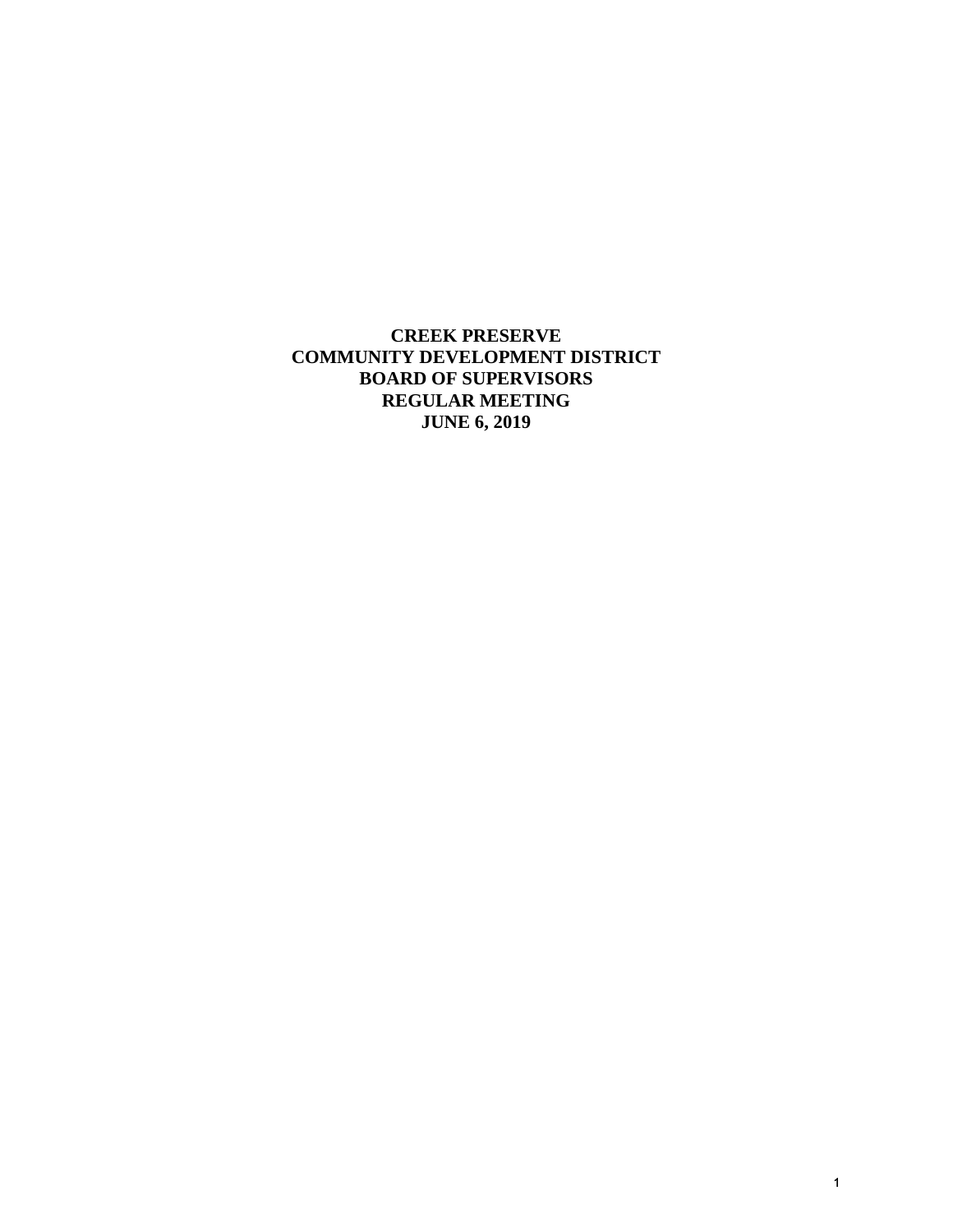# **CREEK PRESERVE COMMUNITY DEVELOPMENT DISTRICT AGENDA THURSDAY, JUNE 6, 2019**

# **1:45 P.M.**

The Offices of Meritus Located at 2005 Pan Am Circle Suite 300, Tampa FL 33607

| <b>District Board of Supervisors</b> | Chairman                 | <b>Jeff Hills</b> |
|--------------------------------------|--------------------------|-------------------|
|                                      | Vice- Chairman           | Nick Dister       |
|                                      | Supervisor               | Ryan Motko        |
|                                      | Supervisor               | Laura Coffey      |
|                                      | Supervisor               | Kelly Evans       |
| <b>District Manager</b>              | Meritus                  | Debby Nussel      |
| <b>District Attorney</b>             | Straley, Robin, Vericker | John Vericker     |
| <b>District Engineer</b>             | <b>Stantec</b>           | Tonja Stewart     |

#### *All cellular phones and pagers must be turned off while in the meeting room*

#### **The District Agenda is comprised of four different sections:**

The meeting will begin at **1:45 p.m.** with the third section called **Vendor/Staff Reports**. This section allows the District Administrator, Engineer, and Attorney to update the Board of Supervisors on any pending issues that are being researched for Board action.The fourth section is called **Business Items.** The business items section contains items for approval by the District Board of Supervisors that may require discussion, motion and votes on an item-by-item basis. If any member of the audience would like to speak on one of the business items, they will need to register with the District Administrator prior to the presentation of that agenda item. Agendas can be reviewed by contacting the Manager's office at (813) 397- 5120 at least seven days in advance of the scheduled meeting. Requests to place items on the agenda must be submitted in writing with an explanation to the District Manager at least fourteen (14) days prior to the date of the meeting. The fifth section is called **Consent Agenda**. The Consent Agenda section contains items that require the review and approval of the District Board of Supervisors as a normal course of business. The final sections are called **Supervisor Requests and Audience Questions, Comments and Discussion Forum**. This is the section in which the Supervisors may request Staff to prepare certain items in an effort to meet residential needs. The Audience Comment portion of the agenda is where individuals may comment on matters that concern the District. Each individual is limited to **three (3) minutes** for such comment. The Board of Supervisors or Staff is not obligated to provide a response until sufficient time for research or action is warranted. IF THE COMMENT CONCERNS A MAINTENANCE RELATED ITEM, THE ITEM WILL NEED TO BE ADDRESSED BY THE DISTRICT ADMINSTRATOR OUTSIDE THE CONTEXT OF THIS MEETING.

Public workshops sessions may be advertised and held in an effort to provide informational services. These sessions allow staff or consultants to discuss a policy or business matter in a more informal manner and allow for lengthy presentations prior to scheduling the item for approval. Typically, no motions or votes are made during these sessions.

Pursuant to provisions of the Americans with Disabilities Act, any person requiring special accommodations to participate in this meeting is asked to advise the District Office at (813) 397-5120, at least 48 hours before the meeting. If you are hearing or speech impaired, please contact the Florida Relay Service at 1 (800) 955-8770, who can aid you in contacting the District Office.

Any person who decides to appeal any decision made by the Board with respect to any matter considered at the meeting is advised that this same person will need a record of the proceedings and that accordingly, the person may need to ensure that a verbatim record of the proceedings is made, including the testimony and evidence upon which the appeal is to be based.